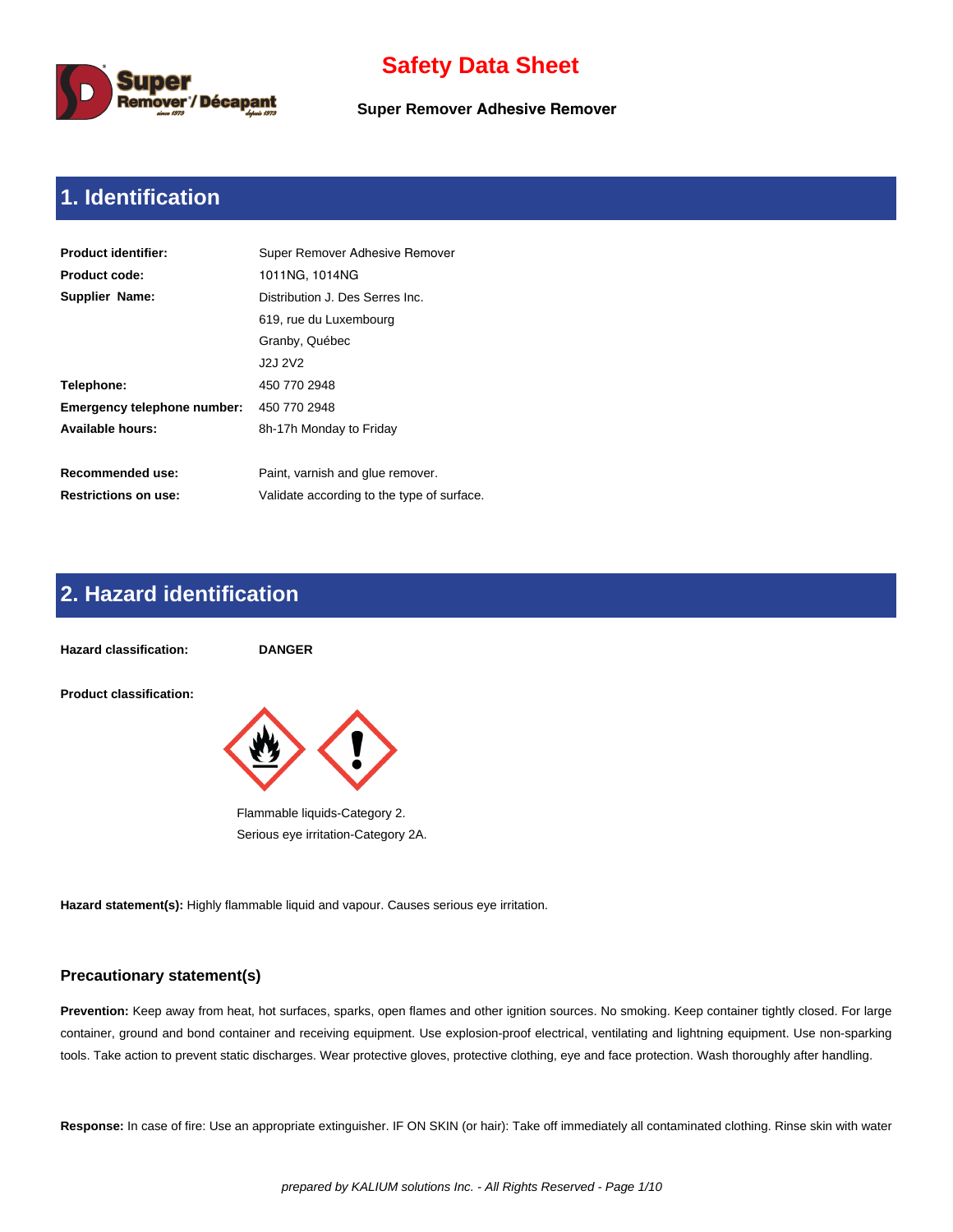

#### **Super Remover Adhesive Remover**

or shower. IF IN EYES: Rinse cautiously with water for several minutes. Remove contact lenses if present and easy to do. Continue rinsing. If eye irritation persists: Get medical advice.

**Storage:** Store in a well ventilated place. Keep cool.

**Disposal:** Dispose of contents/container in accordance with local, regional, national and/or international regulations in force.

**Other hazards:** Moderately toxic by intravenous, intraperitoneal route and subcutaneous routes.

See toxicological information, section 11

### **3. Composition/Information on ingredients**

| l No     | CAS No   | Common name and synonyms | Concentration (W/W) |
|----------|----------|--------------------------|---------------------|
|          | 79-20-9  | Methyl acetate           | l 45.00% - 70.00%   |
| - 2<br>∼ | 646-06-0 | 1.3-Dioxolane            | l 20.00% - 22.00%   |

**Note: The actual concentration is withheld as a trade secret.** 

### **4. First-aid measures**

**If swallowed, irritation, any type of overexposure or symptoms of overexposure occur during use of the product or persists after use, immediately contact a POISON CENTER, an EMERGENCY ROOM or a PHYSICIAN; ensure that the product safety data sheet is available.**

**Eye contact:** Check for and remove any contact lenses. Immediately flush eyes with plenty of water for at least 15 minutes, occasionally lifting the upper and lower eyelids. Get medical attention immediately.

Skin contact: In case of contact, immediately flush skin with plenty of water for at least 15 minutes while removing contaminated clothing and shoes. Wash clothing before reuse. Clean shoes thoroughly before reuse. Get medical attention immediately.

**Inhalation:** Move exposed person to fresh air. Keep this person warm and lying down. Loosen tight clothing such as a collar, tie, belt or waistband. If not breathing, if breathing is irregular or if respiratory arrest occurs, provide artificial respiration or oxygen by trained personnel. Get medical attention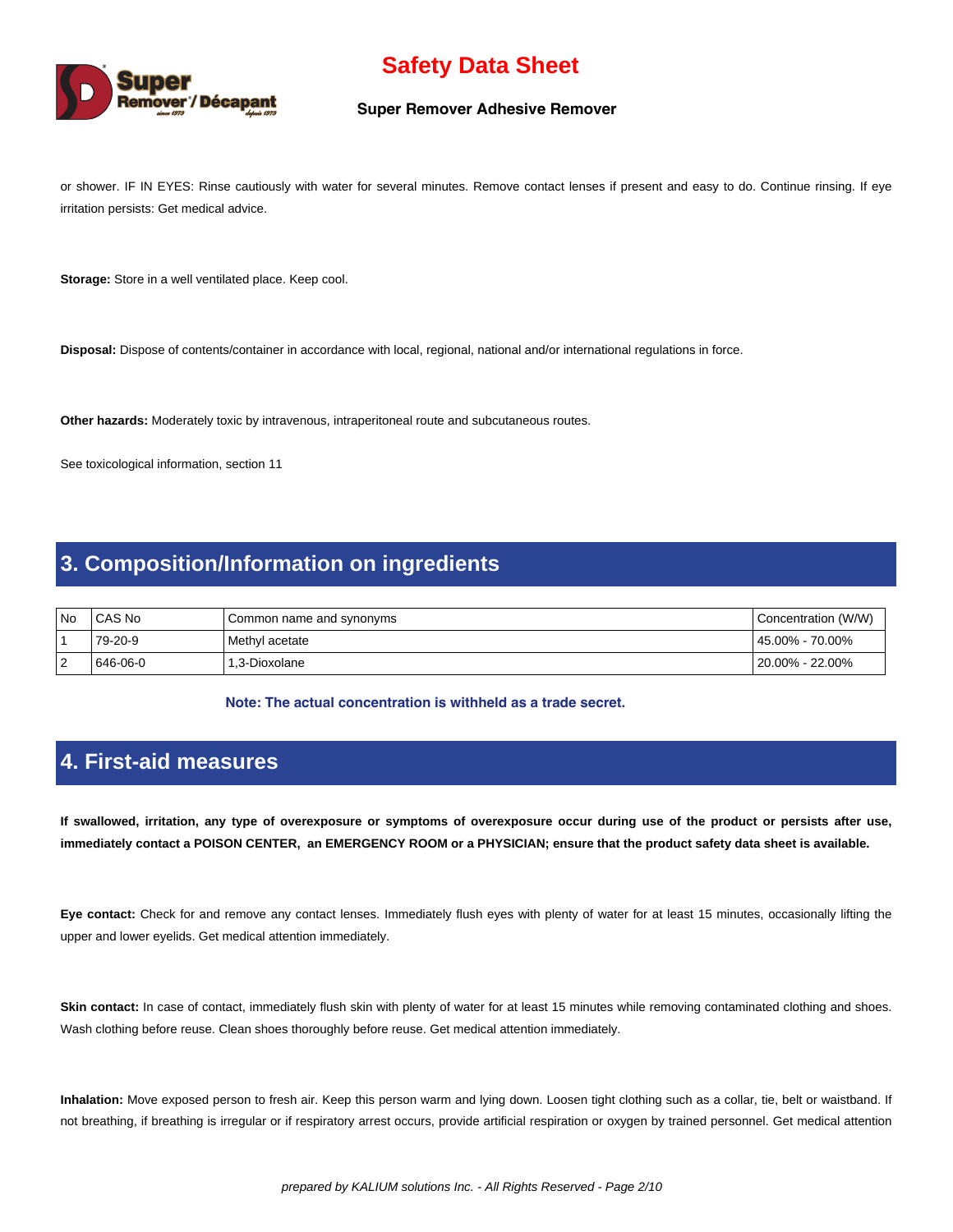

#### **Super Remover Adhesive Remover**

immediately.

**Ingestion:** Wash out mouth with water. Do not induce vomiting unless directed to do so by medical personnel. Never give anything by mouth to an unconscious person. Get medical attention immediately.

**Symptoms:** Cough, breathing pain, eye redness and skin edema. We can observe headaches, nausea, vomiting and dizziness.

**Effects (acute or delayed):** May cause irritation of eyes, skin and respiratory tract. Can cause depression of the central nervous system. Inhalation of high concentrations vapors can cause narcotic effect. Possible anaphylactic shock.

**Immediate medical attention and special treatment:** No specific treatment. Treat symptomatically. Contact poison treatment specialist immediately if large quantities have been ingested or inhaled.

### **5. Fire-fighting measures**

**Suitable extinguishing media:** Use dry chemical, CO<sub>2</sub>, water spray (fog) or foam.

**Unsuitable extinguishing media:** Jets of water can facilitate the spread of fire.

**Specific hazards arising from the hazardous product:** Flammable. Vapors may form explosive mixtures with air. The vapors are heavier than air and may travel to an ignition source.

**Hazardous combustion products:** Carbon monoxide and dioxide.

**Special protective equipment and precautions for fire-fighters:** Fire-fighters should wear appropriate protective equipment and self-contained breathing apparatus (SCBA) with a full face-piece operated in positive pressure mode.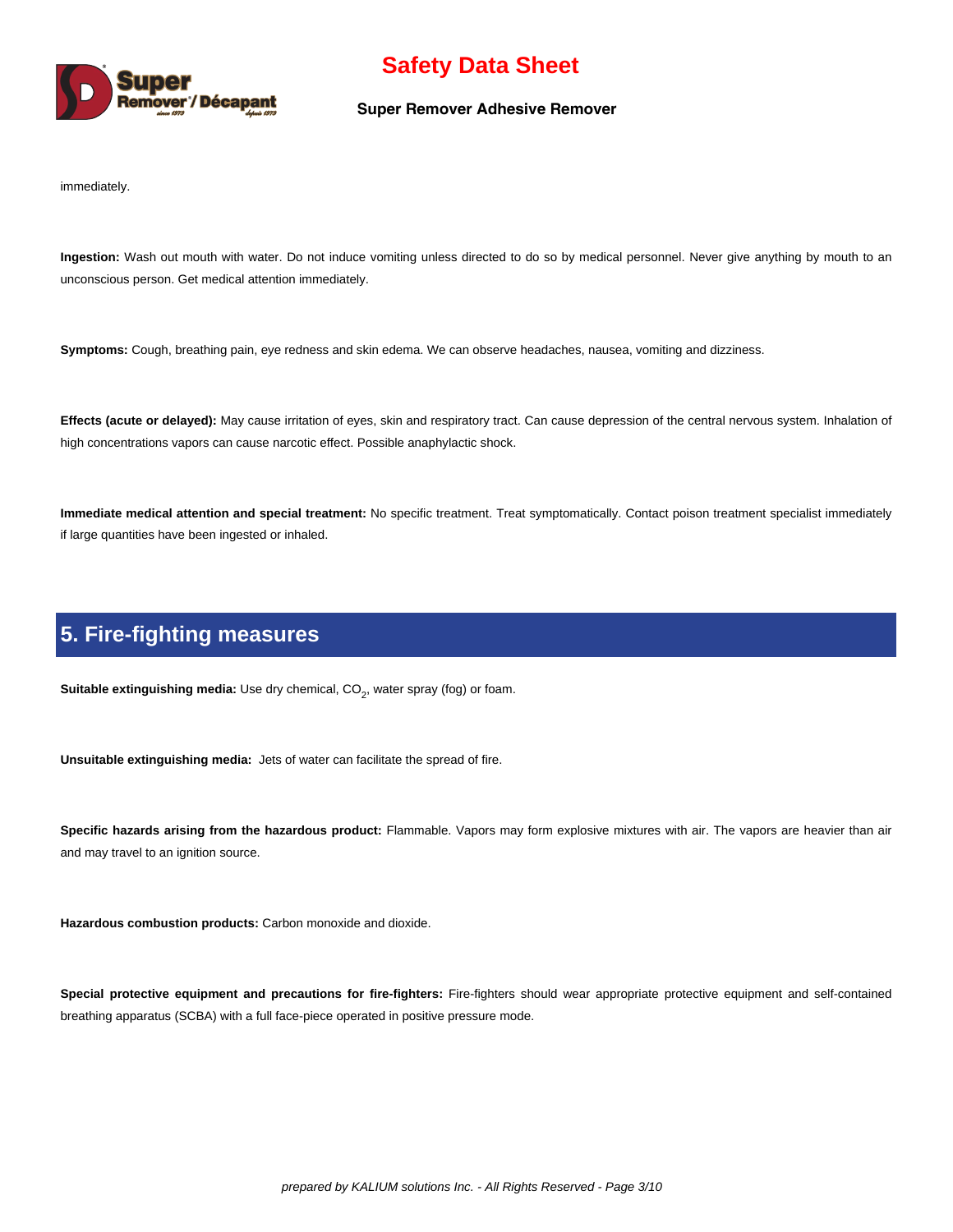

**Super Remover Adhesive Remover**

#### **6. Accidental release measures**

Personal precautions: No action shall be taken involving any personal risk or without suitable training. Evacuate surrounding areas. Keep unnecessary and unprotected personnel from entering. Do not touch or walk through spilled material. Shut off all ignition sources. No flares, smoking or flames in hazard area. Avoid breathing vapor or mist. Provide adequate ventilation. Wear appropriate respirator when ventilation is inadequate. Put on appropriate personal protective equipment (see Section 8).

**Protective equipment and emergency procedures:** Avoid dispersal of spilled material and runoff and contact with soil, waterways, drains and sewers. Inform the relevant authorities if the product has caused environmental pollution (sewers, waterways, soil or air).

**Methods and materials for containment and cleaning up:** Stop leak if without risk. Move containers from spill area. Dilute with water and mop up if water-soluble. Alternatively, or if water-insoluble, absorb with an inert dry material and place in an appropriate waste disposal container. Use spark-proof tools and explosionproof equipment. Dispose of via a licensed waste disposal contractor.

### **7. Handling and storage**

**Precautions for safe handling:** Put on appropriate personal protective equipment (see Section 8). Eating, drinking and smoking should be prohibited in areas where this material is handled, stored and processed. Workers should wash hands and face before eating, drinking and smoking. Remove contaminated clothing and protective equipment before entering eating areas. Avoid exposure - obtain special instructions before use. Avoid contact with eyes, skin and clothing. Do not ingest. Avoid breathing vapor or mist. Use only with adequate ventilation. Wear appropriate respirator when ventilation is inadequate. Do not enter storage areas and confined spaces unless adequately ventilated. Keep in the original container or an approved alternative made from a compatible material, kept tightly closed when not in use. Store and use away from heat, sparks, open flame or any other ignition source. Use explosion-proof electrical (ventilating, lighting and material handling) equipment. Use non-sparking tools. Take precautionary measures against electrostatic discharges. To avoid fire or explosion, dissipate static electricity during transfer by grounding and bonding containers and equipment before transferring material. Empty containers retain product residue and can be hazardous. Do not reuse container.

**Conditions for safe storage:** Store in accordance with local regulations. Store in a segregated and approved area. Store in original container protected from direct sunlight in a dry, cool and well-ventilated area, away from incompatible materials (see section 10) and food and drink. Eliminate all ignition sources. Separate from oxidizing materials. Keep container tightly closed and sealed until ready for use. Containers that have been opened must be carefully resealed and kept upright to prevent leakage. Do not store in unlabeled containers. Use appropriate containment to avoid environmental contamination.

**Incompatibility:** Strong oxidizing agents. Oxidizers.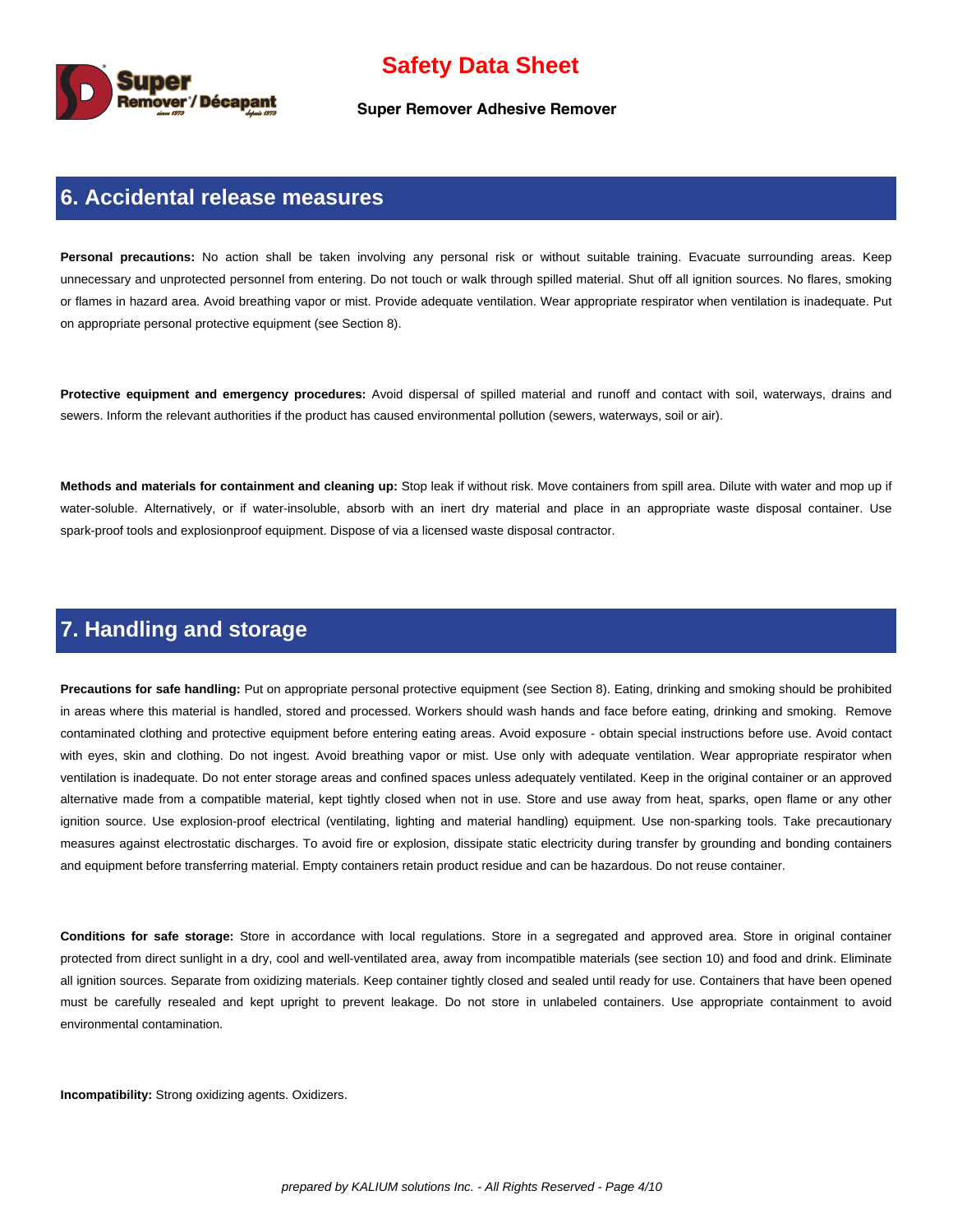

**Super Remover Adhesive Remover**

### **8. Exposure controls/Personal protection**

| No | l CAS No | I Common name and synonyms | IDHL mg/m3    | TWA ma/m3       | STEL ma/m3    | CEIL ma/m3      |
|----|----------|----------------------------|---------------|-----------------|---------------|-----------------|
|    | 79-20-9  | l Methvl acetate           | 3100          | 606             | 757           | l Not available |
| ▵  | 646-06-0 | l 1.3-Dioxolane            | Not available | l Not available | Not available | l Not available |

IDHL: Immediately Dangerous to Life or Health Concentrations TWA : Time Weighted Average STEL: Short -Term Exposure Limit

CEIL: Ceiling Limit

**Appropriate engineering controls:** Use only with adequate ventilation. Use process enclosures, local exhaust ventilation or other engineering controls to keep worker exposure to airborne contaminants below any recommended or statutory limits. The engineering controls also need to keep gas, vapor or dust concentrations below any lower explosive limits. Use explosion-proof ventilation equipment.

**Individual protection measures:** Wash hands, forearms and face thoroughly after handling chemical products, before eating, smoking and using the lavatory and at the end of the working period. Appropriate techniques should be used to remove potentially contaminated clothing. Wash contaminated clothing before reusing. Ensure that eyewash stations and safety showers are close to the workstation location.

**Eyes:** DO NOT WEAR CONTACT LENSES Wear anti-splash safety goggles.

**Hands:** Chemical-resistant, impervious gloves complying with an approved standard should be worn at all times when handling chemical products if a risk assessment indicates this is necessary. Considering the parameters specified by the glove manufacturer, check during use that the gloves are still retaining their protective properties.

Respiratory: If workers are exposed to concentrations above the exposure limit, they must use appropriate, certified respirators. Use a properly fitted, air-purifying or air-fed respirator complying with an approved standard if a risk assessment indicates this is necessary. Respirator selection must be based on known or anticipated exposure levels, the hazards of the product and the safe working limits of the selected respirator.

**Others:** Wear protective clothing with long sleeves and appropriate safety shoes at all times.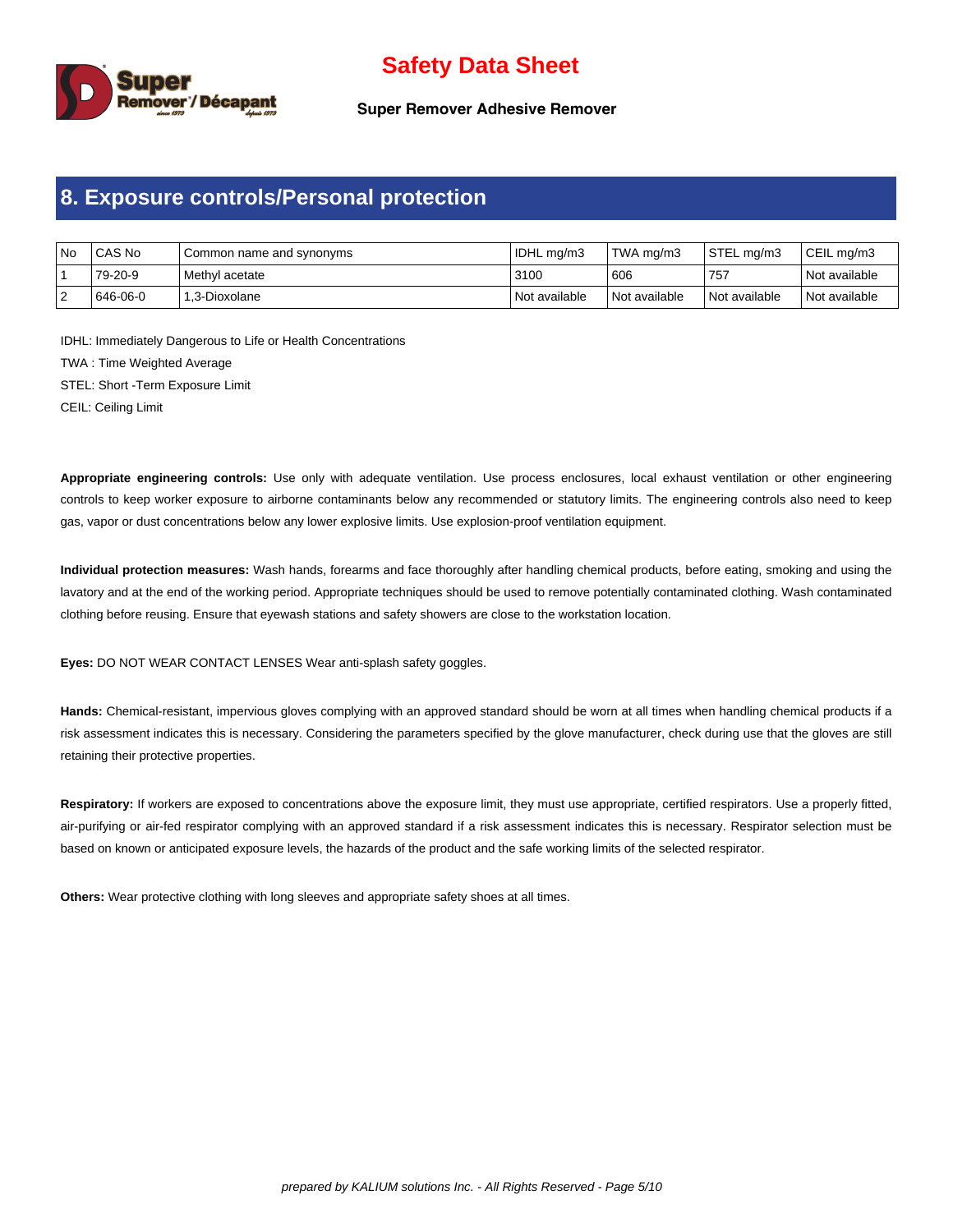

**Super Remover Adhesive Remover**

## **9. Physical and chemical properties**

**Physical state:** Liquid **Colour:** White **Odour:** Vinegar **Odour threshold:** Not available **pH:** Not applicable **Melting/Freezing point:** <-58°C (-72.4°F) **Initial boiling point/boiling range:** >75°C (167°F) **Flash point:** -5°C (23°F) Closed cup **Lower flammable/explosive limit:** 2,6% at 25 °C **Upper flammable/explosive limit:** 16,0% at 25 °C **Auto-ignition temperature:** >300°C (572°F) **Evaporation rate:** >1,5 (ether=1) **Vapour pressure:** >100 mm Hg at 20 °C **Vapour density:** > 1 (air=1) **Relative density:** 0,993 kg/L à 20 °C (water = 1) **Solubility in water:** Insoluble **Partition coefficient - n-octanol/water:** Not available **Decomposition temperature:** Not available **Kinematic viscosity:** Not available

## **10. Stability and reactivity**

**Reactivity:** Stable under recommended conditions of storage and handling.

**Chemical stability:** The product is chemically stable under normal conditions of use.

**Possibility of hazardous reactions:** No dangerous or polymerization reactions will not occur under normal conditions of use. Danger of explosion when heated.

**Conditions to avoid:** Avoid electrical discharge. Keep away from sources of ignition, open flames and sparks, Keep away from incompatible products.

**Incompatible materials:** This product can attack certain types of plastic, rubber or coatings.

**Hazardous decomposition products:** Carbon monoxide and dioxide.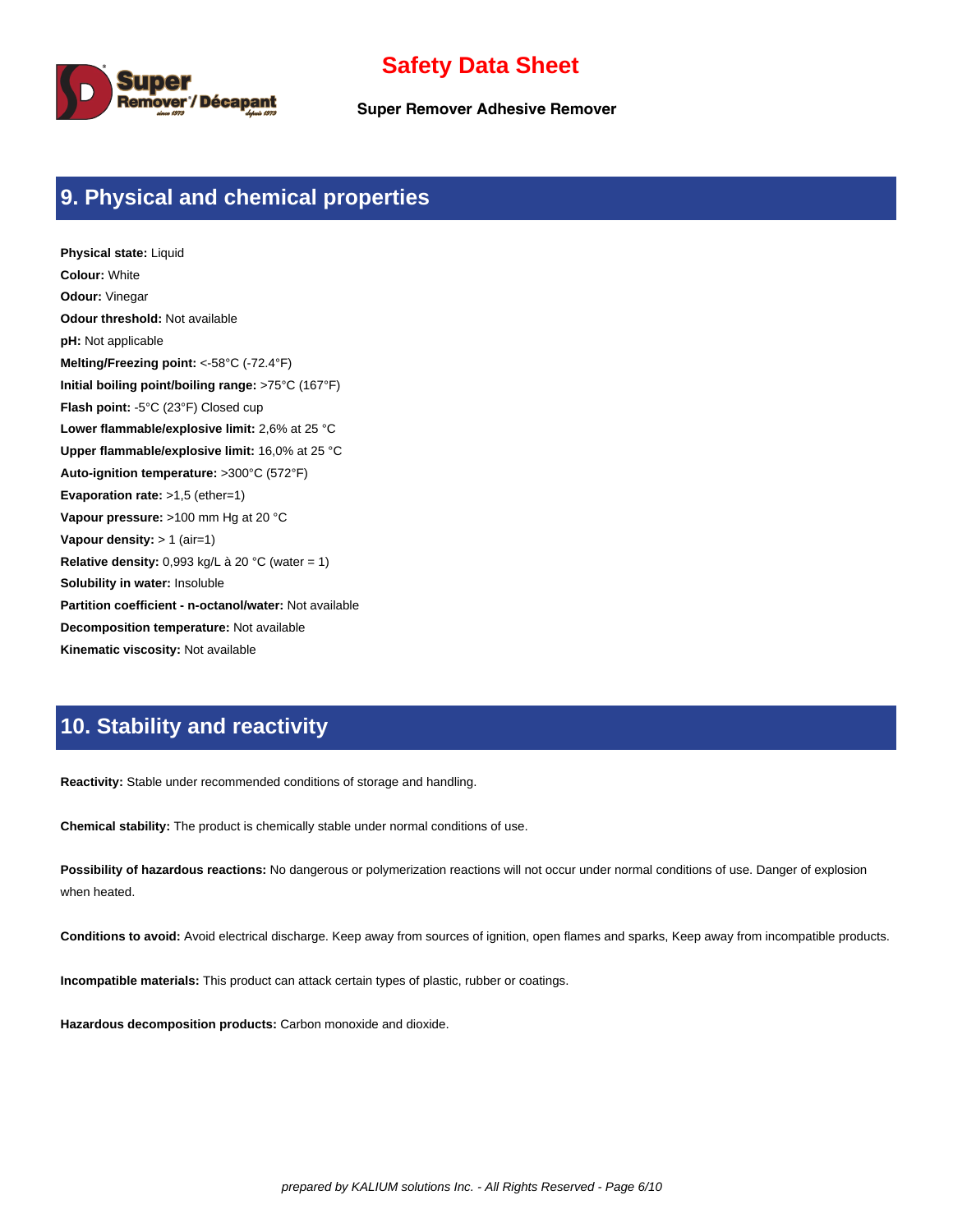

**Super Remover Adhesive Remover**

# **11. Toxicological information**

| No | CAS No   | Common name and synonyms | $(1)$ LD | $(2)$ LD | $(3)$ LD | $(4)$ LC   | $(5)$ LC | (6) LC     |
|----|----------|--------------------------|----------|----------|----------|------------|----------|------------|
|    |          |                          | oral     | skin     | skin     | gases      | vapours  | dusts-mist |
|    | 79-20-9  | Methyl acetate           | 6482     | >2000    | >2000    | Not        | >48.48   | >5,00      |
|    |          |                          |          |          |          | applicable |          |            |
| 2  | 646-06-0 | 1.3-Dioxolane            | 3000     | 8480     | 8480     | Not        | >20.00   | >5,00      |
|    |          |                          |          |          |          | applicable |          |            |

(1)  $LD_{50}$  oral mg/kg

(2)  $LD_{50}$  skin mg/kg

(3)  $LD_{50}$  skin mg/kg

(4)  $LC_{50}$  inhalation ppmV 4h gases

(5)  $LC_{50}$  inhalation mg/l 4h vapours

(6)  $LC_{50}$  inhalation mg/l 4h dusts-mist

**Routes of exposure:** This product is absorbed through the respiratory tract, skin and gastrointestinal tract.

**Symptoms:** Cough, breathing pain, eye redness and skin edema. We can observe headaches, nausea, vomiting and dizziness.

**Delayed and immediate effects:** May cause irritation of eyes, skin and respiratory tract. Can cause depression of the central nervous system. Inhalation of high concentrations vapors can cause narcotic effect. Possible anaphylactic shock.

| No | CAS No   | Common name and synonyms | <b>IARC</b>   | <b>ACGIH</b>   | Mutagenicity       | Effect on      |
|----|----------|--------------------------|---------------|----------------|--------------------|----------------|
|    |          |                          |               |                |                    | reproduction   |
|    | 79-20-9  | Methyl acetate           | 4             | A <sub>5</sub> | The data do not    | Not available. |
|    |          |                          |               |                | allow for an       |                |
|    |          |                          |               |                | adequate           |                |
|    |          |                          |               |                | assessment of      |                |
|    |          |                          |               |                | mutagenic effects. |                |
| 2  | 646-06-0 | 1,3-Dioxolane            | Not available | Not available  | The data do not    | Not available. |
|    |          |                          |               |                | allow for an       |                |
|    |          |                          |               |                | adequate           |                |
|    |          |                          |               |                | assessment of      |                |
|    |          |                          |               |                | mutagenic effects. |                |

**Cancer classification under IARC (International Agency for Research on Cancer)**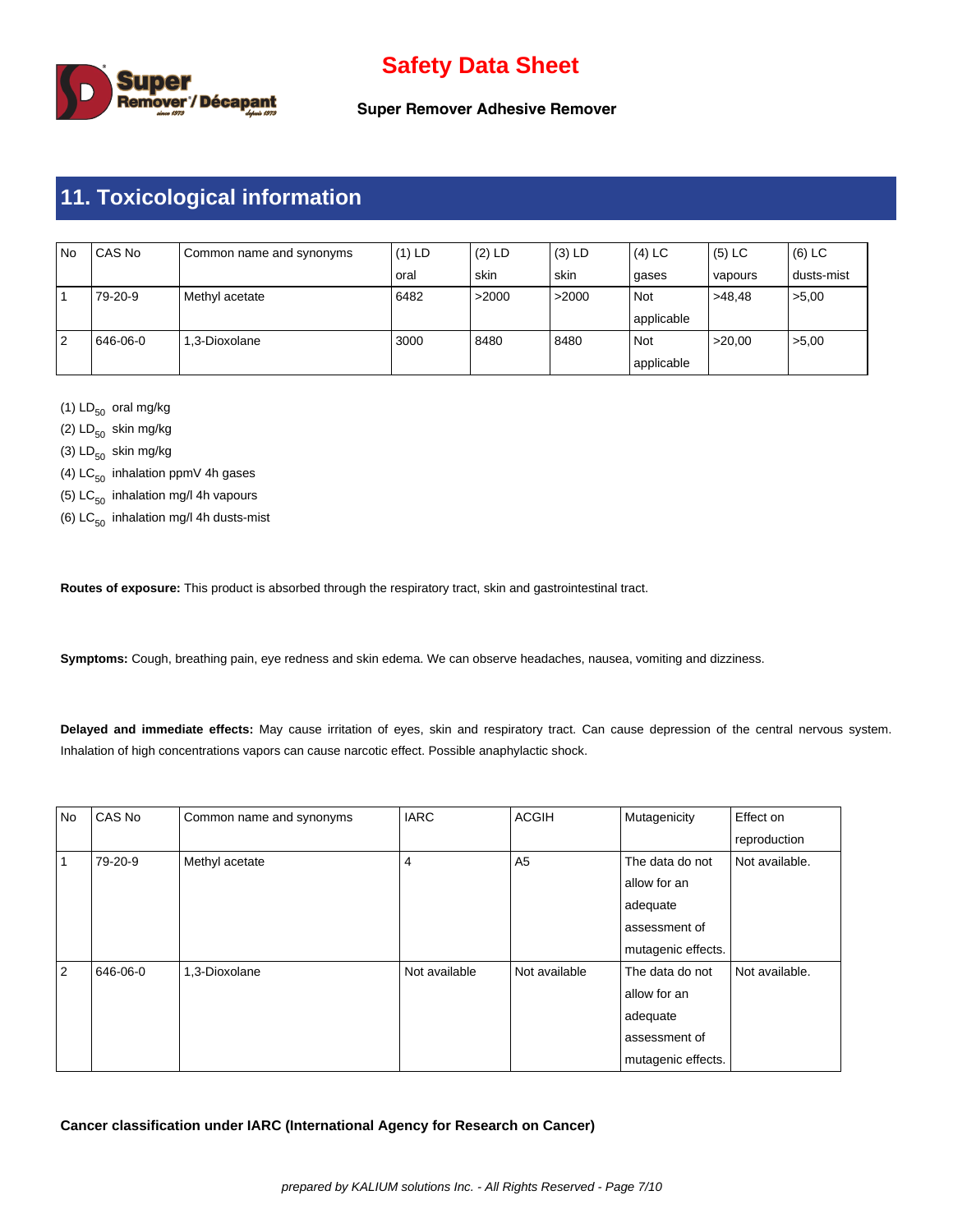

#### **Super Remover Adhesive Remover**

Group 1: carcinogenic to humans.

Group 2A: probably carcinogenic to humans.

Group 2B: possibly carcinogenic to humans.

Group 3: not classifiable as to its carcinogenicity to humans.

Group 4: probably not carcinogenic to humans.

#### **Cancer classification under ACGIH (American Conference of Governmental Industrial Hygienists)**

Group A1: confirmed human carcinogen.

Group A2: suspected human carcinogen.

Group A3: confirmed animal carcinogen with unknown relevance to humans.

Group A4: not classifiable as a human carcinogen.

Group A5: not suspected as a human carcinogen.

# **12. Ecological information**

| <b>No</b>      | CAS No   | Common name and synonyms | $\%$      | Persistent | Bio-accumulation | Aquatic     |
|----------------|----------|--------------------------|-----------|------------|------------------|-------------|
|                |          |                          |           |            |                  | ecotoxicity |
|                | 79-20-9  | Methyl acetate           | 45.00%    | Yes        | No               | No          |
|                |          |                          |           |            |                  |             |
|                |          |                          | 70.00%    |            |                  |             |
| $\overline{2}$ | 646-06-0 | 1,3-Dioxolane            | 20.00% No |            | No               | No          |
|                |          |                          |           |            |                  |             |
|                |          |                          | 22.00%    |            |                  |             |

| <b>No</b>      | CAS No   | Common name and synonyms | $\%$   | Ecotoxicity for   | Ecotoxicity for   | Environnemental   |
|----------------|----------|--------------------------|--------|-------------------|-------------------|-------------------|
|                |          |                          |        | aquatic           | aquatic           | effects           |
|                |          |                          |        | organisims-Short  | organisims-Long   |                   |
|                |          |                          |        | term              | term              |                   |
|                | 79-20-9  | Methyl acetate           | 45.00% | l No known        | l No known        | No known          |
|                |          |                          |        | adverse effect to | adverse effect to | adverse effect to |
|                |          |                          | 70.00% | aquatic life.     | aquatic life.     | the environment.  |
| $\overline{2}$ | 646-06-0 | 1.3-Dioxolane            | 20.00% | l No known        | l No known        | No known          |
|                |          |                          |        | adverse effect to | adverse effect to | adverse effect to |
|                |          |                          | 22.00% | aquatic life.     | aquatic life.     | the environment.  |

# **13. Disposal considerations**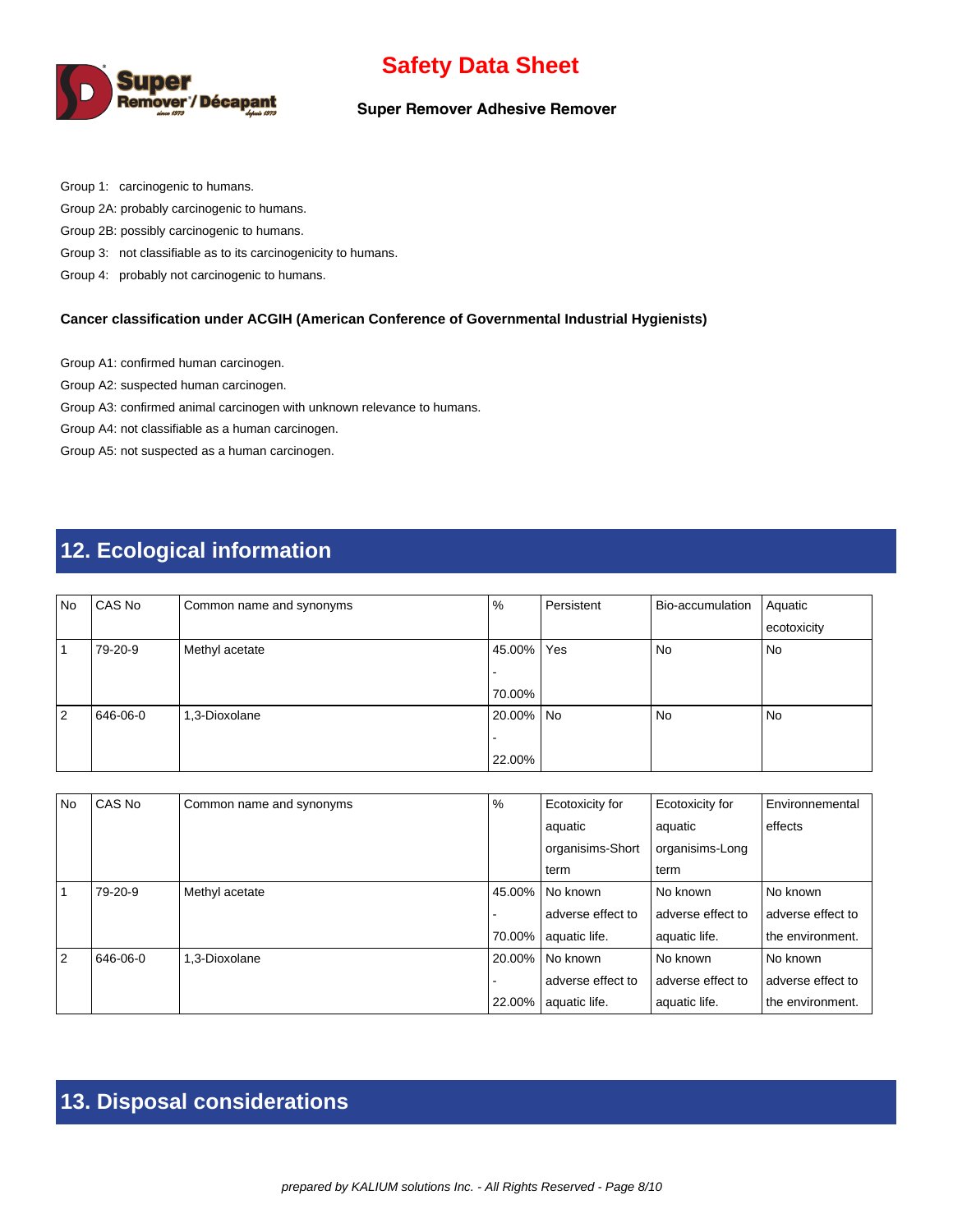

#### **Super Remover Adhesive Remover**

**Methods of disposal:** The generation of waste should be avoided or minimized wherever possible. Dispose of surplus and non-recyclable products via a licensed waste disposal contractor. Disposal of this product, solutions and any by-products should at all times comply with the requirements of environmental protection and waste disposal legislation and any regional local authority requirements. Empty containers or liners may retain some product residues. Vapor from product residues may create a highly flammable or explosive atmosphere inside the container. Do not cut, weld or grind used containers unless they have been cleaned thoroughly internally.

### **14. Transport information**

|                            | <b>TDG</b>           | <b>DOT</b>      | <b>IMDG</b>      | l IATA          |
|----------------------------|----------------------|-----------------|------------------|-----------------|
| UN number                  | 1263                 | 1263            | 1263             | 1263            |
| Proper shipping name       | <b>PAINT RELATED</b> | l PAINT RELATED | l PAINT RELATED  | l PAINT RELATED |
|                            | <b>MATERIAL</b>      | l MATERIAL      | <b>IMATERIAL</b> | l MATERIAL      |
| Transport hazard class(es) |                      |                 |                  |                 |
| Packing group              |                      |                 |                  |                 |

#### **Other information**

**Marine pollutant:** No

**IMDG:** Not applicable

#### **Exemption for limited quantity:** 5 L

In accordance with the Canadian Transport of Dangerous Goods regulations by Road, we use the 1.17 exemption when applicable. In accordance with 49 CFR article 172.315 for transportation by a mode other than air, we use the Limited quantities exemption when applicable.

**Special precautions:** Not applicable

**Others exemptions:** No other exemption.